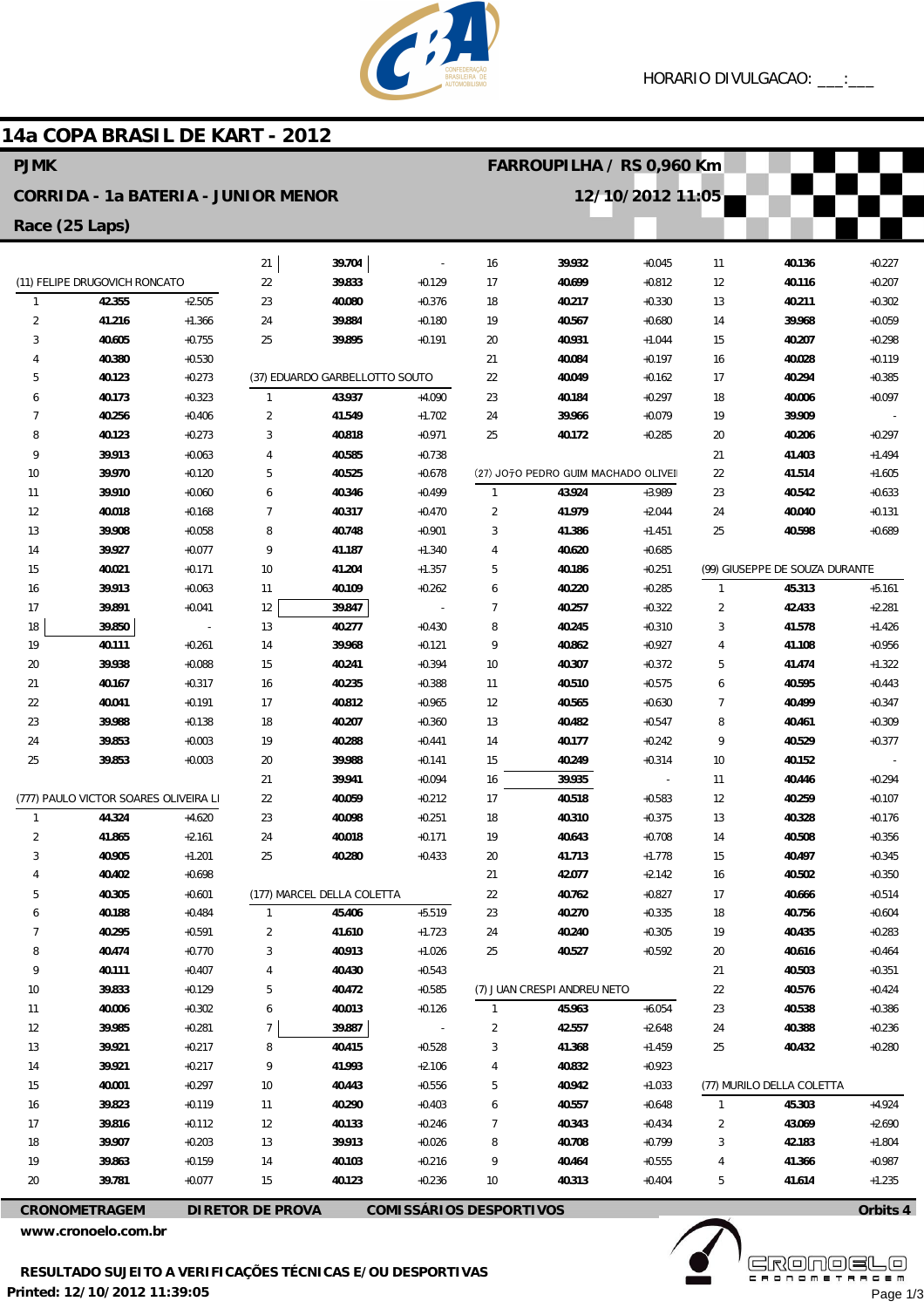

## **14a COPA BRASIL DE KART - 2012**

| <b>PJMK</b>    |                                            |                      |                         |                              |                                |                | FARROUPILHA / RS 0,960 Km      |                          |                     |                               |                      |
|----------------|--------------------------------------------|----------------------|-------------------------|------------------------------|--------------------------------|----------------|--------------------------------|--------------------------|---------------------|-------------------------------|----------------------|
|                | <b>CORRIDA - 1a BATERIA - JUNIOR MENOR</b> |                      |                         |                              |                                |                | 12/10/2012 11:05               |                          |                     |                               |                      |
| Race (25 Laps) |                                            |                      |                         |                              |                                |                |                                |                          |                     |                               |                      |
| 6              | 40.812                                     | $+0.433$             | $\mathbf{1}$            | 47.498                       | $+7.338$                       | 23             | 40.484                         | $+0.242$                 | 18                  | 40.187                        | $+0.096$             |
| 7              | 40.655                                     | $+0.276$             | $\overline{2}$          | 42.093                       | $+1.933$                       | 24             | 40.496                         | $+0.254$                 | 19                  | 40.116                        | $+0.025$             |
| 8              | 40.552                                     | $+0.173$             | 3                       | 42.219                       | $+2.059$                       | 25             | 40.724                         | $+0.482$                 | 20                  | 40.091                        |                      |
| 9              | 40.495                                     | $+0.116$             | $\overline{4}$          | 41.281                       | $+1.121$                       |                |                                |                          | 21                  | 40.115                        | $+0.024$             |
| 10             | 40.379                                     |                      | 5                       | 42.432                       | $+2.272$                       |                | (1) GREGORY NASCIMENTO DIEGUES |                          | 22                  | 40.121                        | $+0.030$             |
| 11             | 40.524                                     | $+0.145$             | 6                       | 40.990                       | $+0.830$                       | $\mathbf{1}$   | 45.013                         | $+4.458$                 | 23                  | 40.725                        | $+0.634$             |
| 12             | 40.449                                     | $+0.070$             | $\overline{7}$          | 41.078                       | $+0.918$                       | $\overline{a}$ | 42.572                         | $+2.017$                 | 24                  | 41.343                        | $+1.252$             |
| 13             | 40.544                                     | $+0.165$             | 8                       | 41.266                       | $+1.106$                       | 3              | 42.175                         | $+1.620$                 | 25                  | 40.318                        | $+0.227$             |
| 14             | 40.397                                     | $+0.018$             | 9                       | 41.047                       | $+0.887$                       | 4              | 41.799                         | $+1.244$                 |                     |                               |                      |
| 15             | 40.623                                     | $+0.244$             | 10                      | 40.605                       | $+0.445$                       | 5              | 41.759                         | $+1.204$                 |                     | (48) RODRIGO BUZETTI TENERIO  |                      |
| 16             | 40.654                                     | $+0.275$             | 11                      | 40.160                       | $\overline{\phantom{a}}$       | 6              | 41.518                         | $+0.963$                 | $\mathbf{1}$        | 46.251                        | $+5.850$             |
| 17             | 40.551                                     | $+0.172$             | 12                      | 40.500                       | $+0.340$                       | $\overline{7}$ | 40.964                         | $+0.409$                 | $\overline{2}$      | 42.067                        | $+1.666$             |
| 18             | 40.677                                     | $+0.298$             | 13                      | 41.782                       | $+1.622$                       | 8              | 41.347                         | $+0.792$                 | 3<br>$\overline{4}$ | 43.597                        | $+3.196$             |
| 19<br>20       | 40.501<br>40.617                           | $+0.122$<br>$+0.238$ | 14<br>15                | 41.047<br>40.750             | $+0.887$<br>$+0.590$           | 9<br>10        | 40.634<br>40.634               | $+0.079$<br>$+0.079$     | 5                   | 41.050<br>41.022              | $+0.649$<br>$+0.621$ |
| 21             | 40.530                                     | $+0.151$             | 16                      | 40.828                       | $+0.668$                       | 11             | 40.726                         | $+0.171$                 | 6                   | 42.028                        | $+1.627$             |
| 22             | 40.945                                     | $+0.566$             | 17                      | 40.625                       | $+0.465$                       | 12             | 41.462                         | $+0.907$                 | $\overline{7}$      | 40.756                        | $+0.355$             |
| 23             | 40.544                                     | $+0.165$             | 18                      | 40.484                       | $+0.324$                       | 13             | 41.688                         | $+1.133$                 | 8                   | 41.784                        | $+1.383$             |
| 24             | 40.383                                     | $+0.004$             | 19                      | 41.125                       | $+0.965$                       | 14             | 41.710                         | $+1.155$                 | 9                   | 40.809                        | $+0.408$             |
| 25             | 40.678                                     | $+0.299$             | 20                      | 40.719                       | $+0.559$                       | 15             | 43.296                         | $+2.741$                 | 10                  | 40.686                        | $+0.285$             |
|                |                                            |                      | 21                      | 40.890                       | $+0.730$                       | 16             | 40.915                         | $+0.360$                 | 11                  | 40.491                        | $+0.090$             |
|                | (55) LUIZ FELIPE DE CASTRO BRANQUIN        |                      | 22                      | 40.704                       | $+0.544$                       | 17             | 40.926                         | $+0.371$                 | 12                  | 40.401                        |                      |
| 1              | 47.578                                     | $+7.406$             | 23                      | 40.914                       | $+0.754$                       | 18             | 40.934                         | $+0.379$                 | 13                  | 48.619                        | $+8.218$             |
| $\overline{2}$ | 41.767                                     | $+1.595$             | 24                      | 40.500                       | $+0.340$                       | 19             | 40.986                         | $+0.431$                 | 14                  | 41.140                        | $+0.739$             |
| 3              | 42.163                                     | $+1.991$             | 25                      | 40.594                       | $+0.434$                       | 20             | 40.555                         | $\overline{\phantom{a}}$ | 15                  | 40.838                        | $+0.437$             |
| 4              | 41.494                                     | $+1.322$             |                         |                              |                                | 21             | 41.121                         | $+0.566$                 | 16                  | 40.765                        | $+0.364$             |
| 5              | 41.236                                     | $+1.064$             |                         | (80) GABRIEL PATURLE E SILVA |                                | 22             | 40.772                         | $+0.217$                 | 17                  | 40.720                        | $+0.319$             |
| 6              | 41.708                                     | $+1.536$             | $\mathbf{1}$            | 45.919                       | $+5.677$                       | 23             | 40.737                         | $+0.182$                 | 18                  | 40.636                        | $+0.235$             |
| 7              | 41.047                                     | $+0.875$             | $\overline{2}$          | 42.408                       | $+2.166$                       | 24             | 40.910                         | $+0.355$                 | 19                  | 40.509                        | $+0.108$             |
| 8              | 40.798                                     | $+0.626$             | 3                       | 42.024                       | $+1.782$                       | 25             | 41.174                         | $+0.619$                 | 20                  | 40.612                        | $+0.211$             |
| 9              | 41.258                                     | $+1.086$             | $\overline{4}$          | 41.873                       | $+1.631$                       |                |                                |                          | 21                  | 40.682                        | $+0.281$             |
| 10             | 41.794                                     | $+1.622$             | 5                       | 41.942                       | $+1.700$                       |                | (58) JO70 VITOR SOARES ROSATE  |                          | 22                  | 40.624                        | $+0.223$             |
| 11             | 41.161                                     | $+0.989$             | 6                       | 42.937                       | $+2.695$                       | $\mathbf{1}$   | 44.625                         | $+4.534$                 | 23                  | 40.963                        | $+0.562$             |
| 12             | 40.838                                     | $+0.666$             | $\overline{7}$          | 40.621                       | $+0.379$                       | $\overline{c}$ | 41.498                         | $+1.407$                 | 24                  | 41.810                        | $+1.409$             |
| 13             | 42.780                                     | $+2.608$             | 8                       | 40.799                       | $+0.557$                       | 3              | 41.194                         | $+1.103$                 | 25                  | 40.740                        | $+0.339$             |
| 14<br>15       | 40.761<br>40.695                           | $+0.589$<br>$+0.523$ | 9<br>$10$               | 40.971<br>40.711             | $+0.729$<br>$+0.469$           | 4<br>5         | 40.566<br>40.815               | $+0.475$<br>$+0.724$     |                     | (12) GUSTAVO ZWETKOFF PEREIRA |                      |
| 16             | 40.406                                     | $+0.234$             | 11                      | 40.281                       | $+0.039$                       |                | 40.321                         | $+0.230$                 | 1                   | 45.128                        | $+4.999$             |
| 17             | 40.172                                     |                      | 12                      | 40.515                       | $+0.273$                       | 6<br>7         | 40.123                         | $+0.032$                 | 2                   | 43.826                        | $+3.697$             |
| 18             | 40.254                                     | $+0.082$             | 13                      | 42.320                       | $+2.078$                       | 8              | 40.418                         | $+0.327$                 | 3                   | 44.705                        | $+4.576$             |
| 19             | 40.212                                     | $+0.040$             | 14                      | 40.888                       | $+0.646$                       | 9              | 40.252                         | $+0.161$                 | 4                   | 41.219                        | $+1.090$             |
| 20             | 40.361                                     | $+0.189$             | 15                      | 41.233                       | $+0.991$                       | 10             | 1:02.601                       | $+22.510$                | 5                   | 40.831                        | $+0.702$             |
| 21             | 40.706                                     | $+0.534$             | 16                      | 41.144                       | $+0.902$                       | 11             | 41.378                         | $+1.287$                 | 6                   | 41.809                        | $+1.680$             |
| 22             | 40.303                                     | $+0.131$             | 17                      | 40.295                       | $+0.053$                       | 12             | 40.542                         | $+0.451$                 | $\overline{7}$      | 40.549                        | $+0.420$             |
| 23             | 40.276                                     | $+0.104$             | 18                      | 40.242                       | $\overline{\phantom{a}}$       | 13             | 40.882                         | $+0.791$                 | 8                   | 40.751                        | $+0.622$             |
| 24             | 40.308                                     | $+0.136$             | 19                      | 40.363                       | $+0.121$                       | 14             | 40.374                         | $+0.283$                 | 9                   | 40.429                        | $+0.300$             |
| 25             | 40.340                                     | $+0.168$             | 20                      | 40.413                       | $+0.171$                       | 15             | 40.239                         | $+0.148$                 | 10                  | 40.695                        | $+0.566$             |
|                |                                            |                      | 21                      | 42.028                       | $+1.786$                       | 16             | 40.441                         | $+0.350$                 | 11                  | 40.415                        | $+0.286$             |
|                | (2) PEDRO MICHELLON GOULART                |                      | 22                      | 40.338                       | $+0.096$                       | 17             | 40.270                         | $+0.179$                 | 12                  | 41.022                        | $+0.893$             |
|                | <b>CRONOMETRAGEM</b>                       |                      | <b>DIRETOR DE PROVA</b> |                              | <b>COMISSÁRIOS DESPORTIVOS</b> |                |                                |                          |                     |                               | Orbits 4             |

**www.cronoelo.com.br**



**www.mylaps.com**

**Licensed to: Cronoelo** Page 2/3